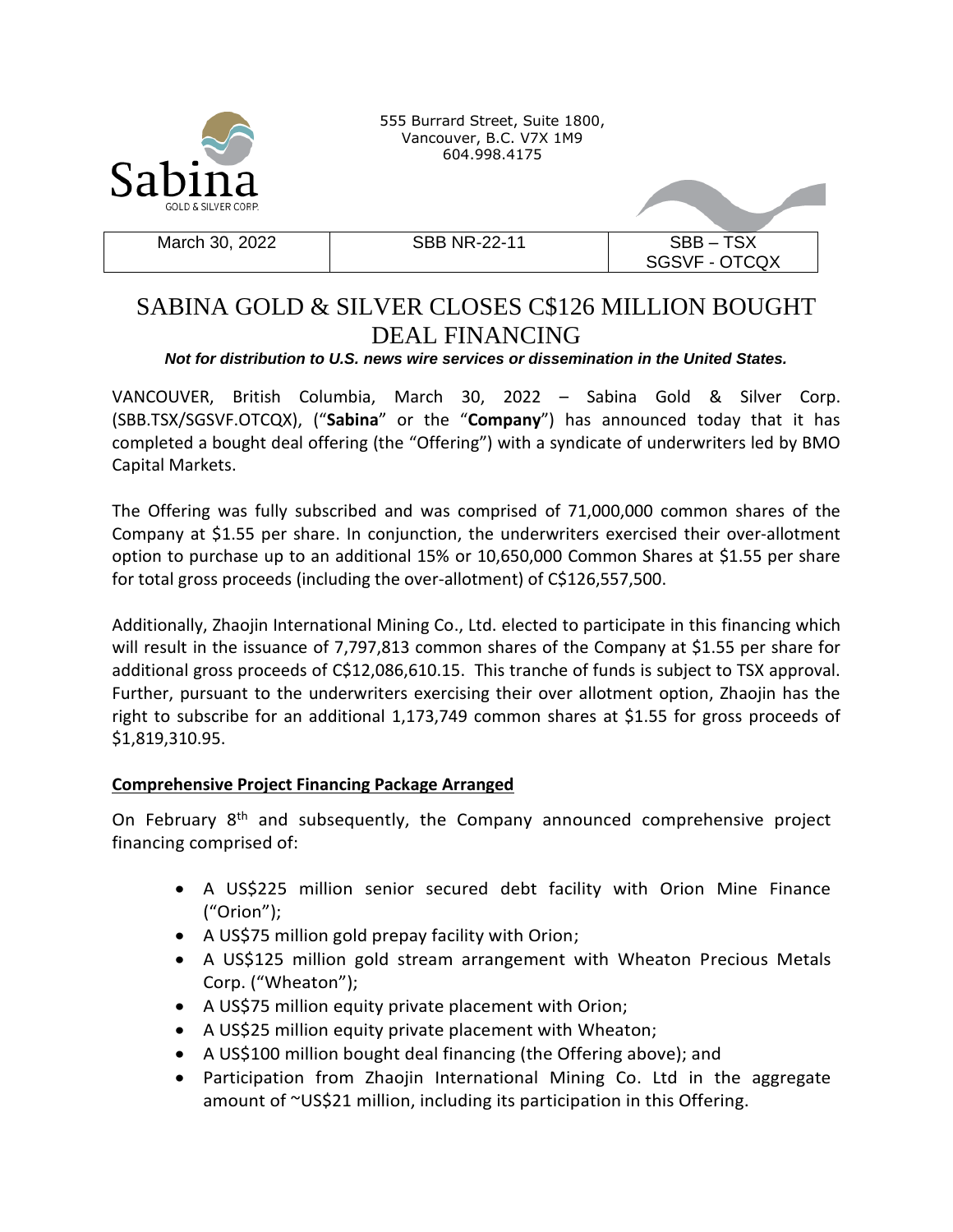As noted in the Feb 8<sup>th</sup> press release, a condition prior to the advancement of financing under the Orion credit facilities and the Wheaton stream arrangement, was for Sabina to arrange additional equity financing of US\$105 million. The Company has now satisfied this obligation.

"Including debt, stream and equity, we have now arranged a total of approximately US\$646 (C\$807) million in project financing," said Bruce McLeod, President & CEO "This additional equity enables us to advance procurement of critical items and re-align our budgets and programs for 2022, which we look forward to announcing in the coming weeks."

The net proceeds from the sale of the Common Shares will be used to advance development of the Company's proposed Goose Mine, continued procurement of equipment needed for construction and operations, advancement of civil works to support site infrastructure and for working capital and general corporate purposes.

The underwriters will receive a 5% commission in relation to this Offering.

The Common Shares under the Offering were offered pursuant to the Company's base shelf prospectus dated May 15, 2020 and a prospectus supplement dated March 23, 2022, filed with securities regulators in each of the provinces and territories of Canada (except Quebec), and have also been offered by way of private placement in the United States.

**The Securities offered have not been registered under the U.S. Securities Act of 1933, as amended, and may not be offered or sold in the United States absent registration or an applicable exemption from the registration requirements. This press release shall not constitute an offer to sell or the solicitation of an offer to buy nor shall there be any sale of the Securities in any jurisdiction in which such offer, solicitation or sale would be unlawful.**

### **About Sabina Gold & Silver**

Sabina Gold & Silver Corp. is an emerging gold mining company that owns 100% of the district scale, advanced, high grade Back River Gold District in Nunavut, Canada.

Sabina recently filed an Updated Feasibility Study (the "UFS") on its first mine on the district, the Goose Mine, which presents a project that will produce ~223,000 ounces of gold a year (first five years average of 287,000 ounces a year with peak production of 312,000 ounces in year three) for ~15 years with a rapid payback of 2.3 years, with a post-tax IRR of ~28% and NPV5% of C\$1.1B. See "National Instrument (NI) 43-101 Technical Report – 2021 Updated Feasibility Study for the Goose Project at the Back River Gold District, Nunavut, Canada" dated March 3, 2021.

Since the UFS, completion of detailed geotechnical test work on the tailings samples and the inclusion of a high-capacity tailings thickener, the tailings storage capacity of the Echo open pit has increased sufficiently to enable the decision to construct the mill at a 4,000 tpd capacity at the outset. This, in addition to optimized equipment selection and detailed engineering has reduced the cost of the expansion from C\$17m to C\$10m when compared to the UFS.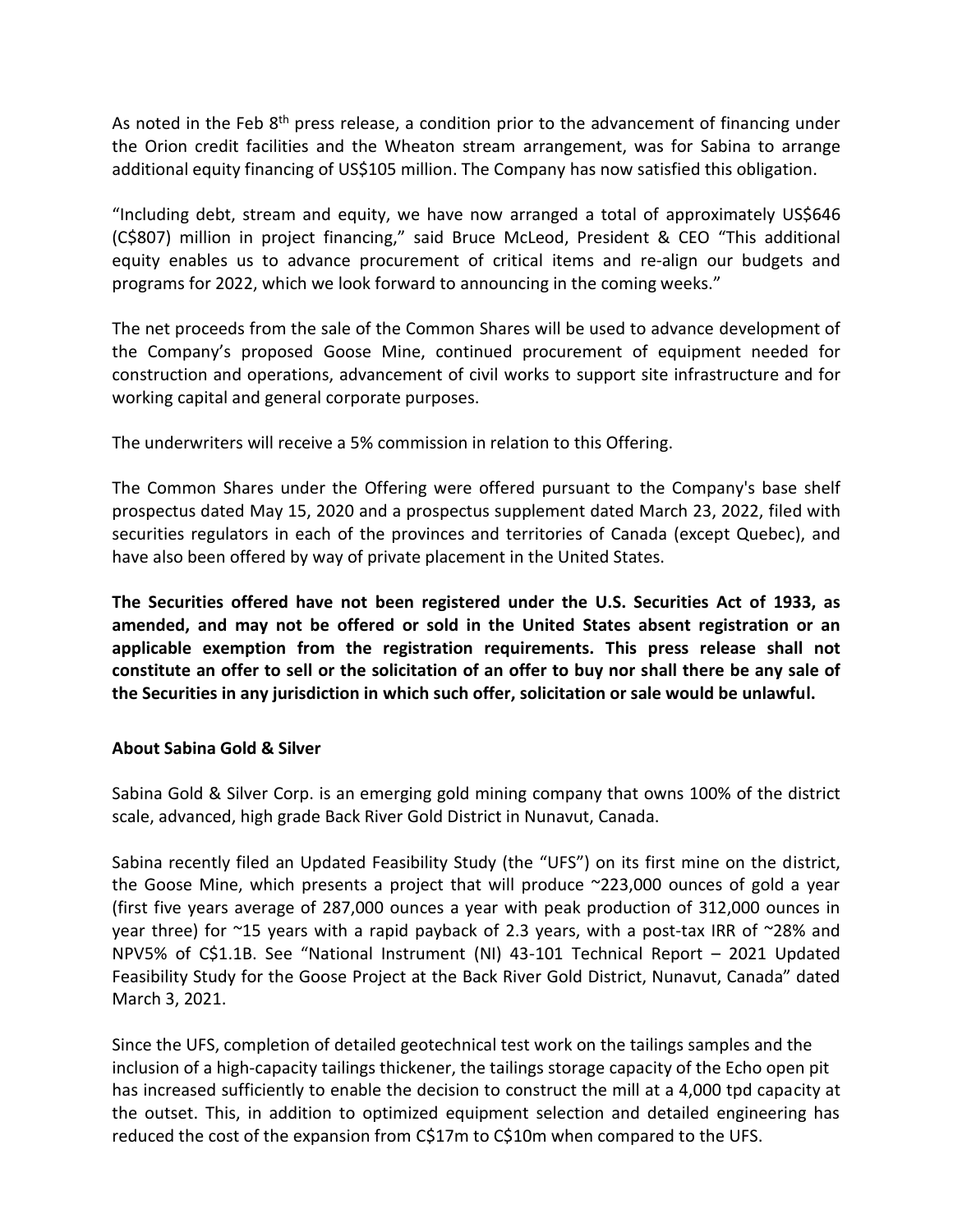The Project received its final major authorization on June 25, 2020 and is now in receipt of all major permits and authorizations for construction and operations.

The Company is also very committed to its Inuit stakeholders, with Inuit employment and opportunities a focus. The Company has signed a 20-year renewable land use agreement with the Kitikmeot Inuit Association and has committed to various sustainability initiatives under the agreement.

On February 8<sup>th</sup> and subsequently, the Company announced comprehensive project financing comprised of:

- A US\$225 million senior secured debt facility with Orion Mine Finance ("Orion");
- A US\$75 million gold prepay facility with Orion;
- A US\$125 million gold stream arrangement with Wheaton Precious Metals Corp. ("Wheaton");
- A US\$75 million equity private placement with Orion;
- A US\$25 million equity private placement with Wheaton;
- A US\$100 million bought deal financing (the Offering above); and
- Participation from Zhaojin International Mining Co. Ltd in the aggregate amount of ~US\$21 million.

## **For further information, please contact:**

Nicole Hoeller, Vice-President, Communications: 1 888 648-4218 nhoeller@sabinagoldsilver.com

### *Forward-Looking Information*

*This news release contains "forward-looking information" within the meaning of applicable securities laws (the "forward-looking statements"), including, but not limited to, the use of proceeds from the Offering and the projections and assumptions of the results of the UFS. These forward-looking statements are made as of the date of this news release. Readers are cautioned not to place undue reliance on forward-looking statements, as there can be no assurance that the future circumstances, outcomes or results anticipated in or implied by such forward-looking statements will occur or that plans, intentions or expectations upon which the forward-looking statements are based will occur. While we have based these forward-looking statements on our expectations about future events as at the date that such statements were prepared, the statements are not a guarantee that such future events will occur and are subject to risks, uncertainties, assumptions and other factors which could cause events or outcomes to differ materially from those expressed or implied by such forward-looking statements. Such factors and assumptions include, among others, the availability of equity financing on reasonable terms, the approval of the private placement to Orion and Wheaton by Sabina's shareholders, the uncertainty of construction, production, development plans and costs estimates for the Back River Gold Project; discrepancies between actual and estimated mineral reserves and mineral resources, between actual and estimated development and operating costs; the interpretation of drill, metallurgical testing and other exploration results; the ability*